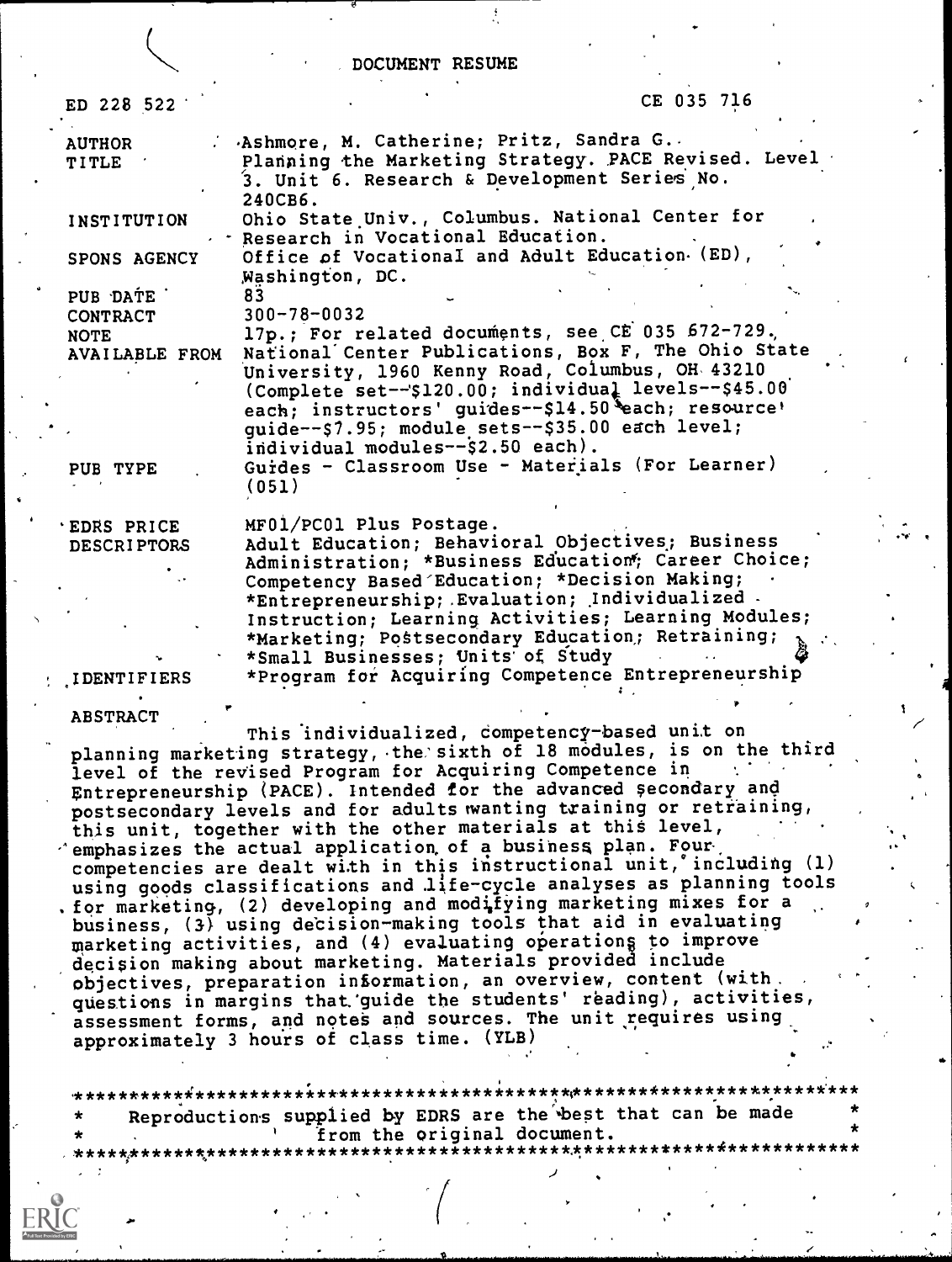



Acquiring Competence in Entrepreneurship

5  $\infty$ 

 $\overline{\mathcal{C}}$ 

**D2** 

 $O_4$   $O_5$   $O_5$ 



Level : Level<sub>2</sub> evel 3

# **Planning the** Marketing **Strategy**

Developed by M. Catherine Ashmore and Sandra G. Pritz

# You will be able-to:

- · Use goods classifications and life cycle analyses as planning tools for marketing.
- . Develop and modify marketing mixes for a business.
- Use decision-making tools that aid in evaluating marketing activities.
- Evaluate operations to improve decision making about marketing.

**U.S. DEPARTMENT OF EDUCATION** NATIONAL INSTITUTE OF EDUCATION EDUCATIONAL RESOURCES INFORMATION CENTER (ERIC) .<br>This document has been reproduced as

- received from the person or organization, originating it. Minor changes have been made to improve reproduction quality
- Points of view or opinions stated in this docu ment do not necessarily represent official NIE nosition or policy

THE NATIONAL CENTER FOR RESEARCH IN VOCATIONAL EDUCATION E UNIVERSITY<br>JAD - COLUMBUS -OHIO 43210

Research & Development Series No. 240 CB 6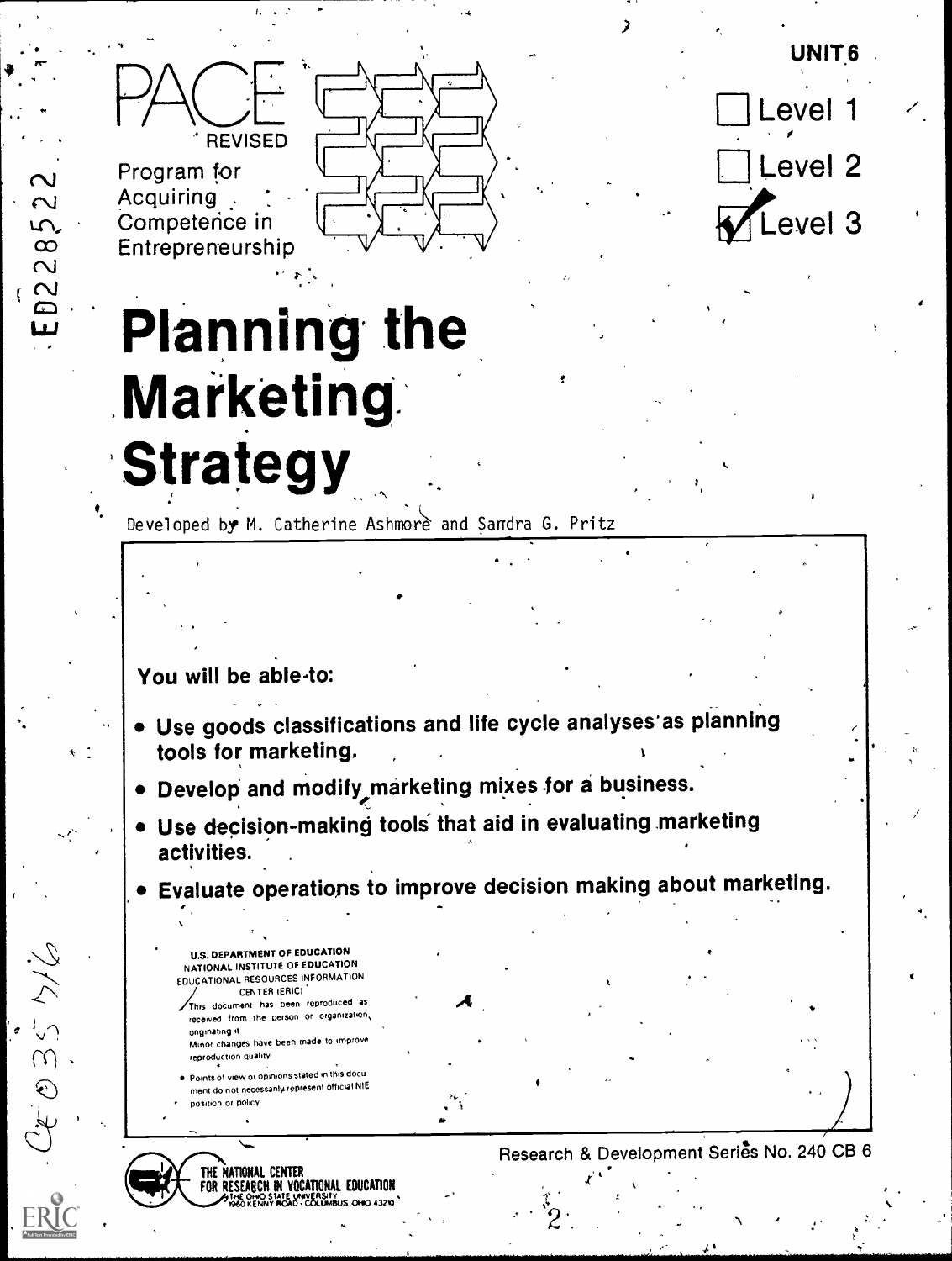- **BEFORE YOU.BEGIN** . . .<br>1. Consult the *Resource Guide* for instructions if this is your first PACE unit.
	- 2. Read the Unit Objectives on the front cover. If you think you can meet these objectives now, consult your instructor.
	- These objectives were met at Levels 1 and 2:  $3_{-}$

Level 1 -

- Discuss the economic cqncepts that influence marketing decisions
- Identify important marketing activities
- Explain how-marketing aids business-people and consumers
- Define the terms "target market" and "marketing mix"
- Summarize the steps to be completed in developing a marketing plan

Level 2 -

 $\sim$ 

- Explain the "market-oriented" approach to planning
- List the controllable factors in each element of the marketing mix
- Justify the use of market information and market research in planning
- Develop a procedure for identifying target markets and developing a marketing mix
- Outline a marketing plan

If you feel unsure about any of these topics, ask your instructor for materials to review them.

 $\mathbf{v}$  and  $\mathbf{v}$ 

3

c.

4. Look for these business terms as you read this unit. If you need help with their meanings, turn to the Glossary in the Resource Guide.'

goods classification system life cycle stages marketing effectiveness marketing efficiency market value

.04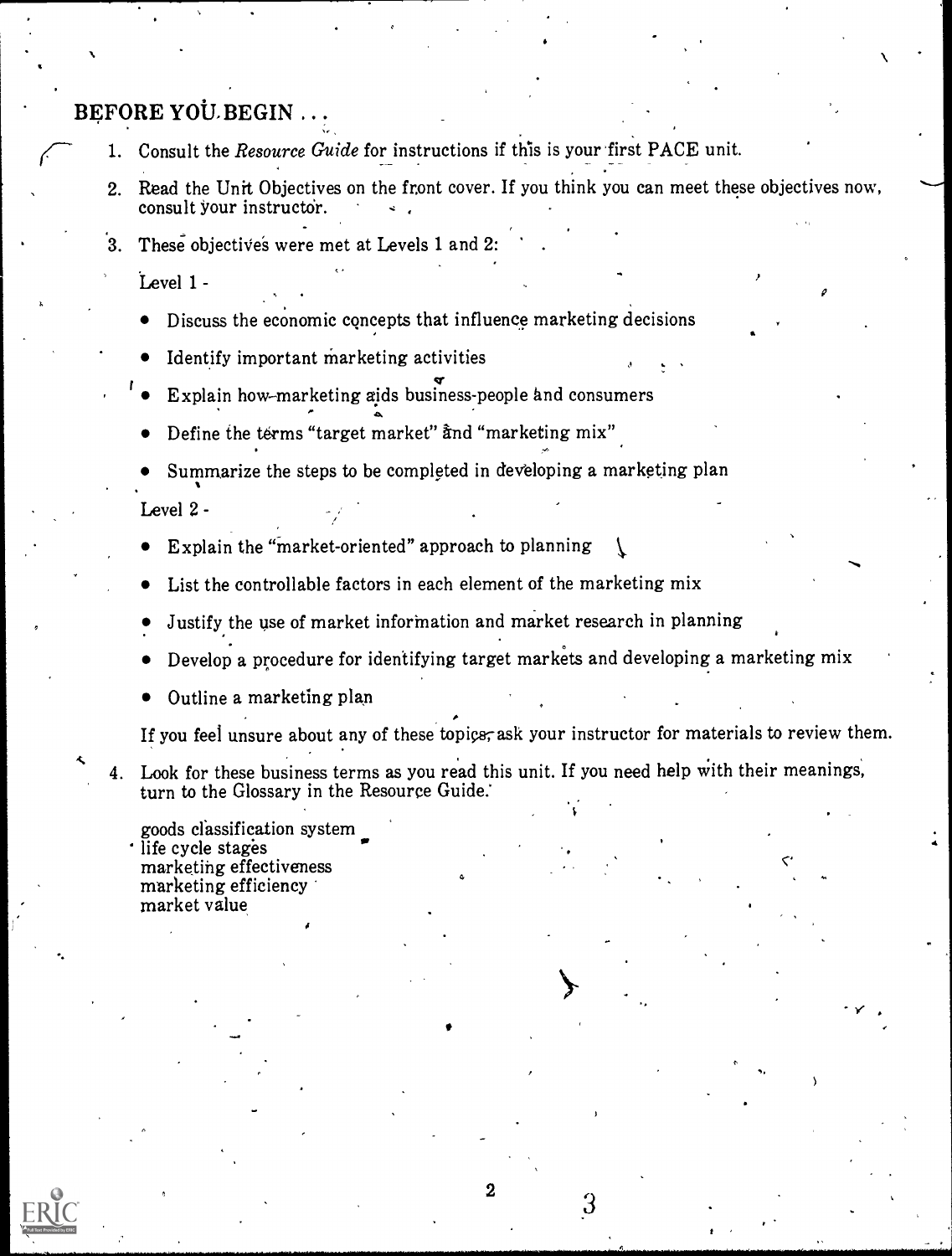# PLANNING THE MARKETING STRATEGY

### WHAT IS THIS UNIT ABOUT?

Marketing planning for a business is one of the most important activities to be completed. Whereas marketing decisions will be made  $\cdot$ and modified each day, the basic marketing plan should.be prepared as the new business is being developed.

Two decisions form the basis of a company's marketing strategy. First, a target market must be identified. The target, market is the description of customers to be served. Second, a *marketing mix* must be developed. The marketing mix is the combination of product, price, place, and promotion to be used in meeting the needs of the identified target market.

**HAYE THE** HAVE THE NEED AUTHORITY TO BUY HAVE THE ARE ACCESSIBLE RESOURCES TO BUY TO THE BUSINESS POTENTIAI CUSTOMERS

The selection of customers and the development of a marketing mix will have a big impact on other business decisions. It could affect business location, capital resources needed, personnel to be hired, suppliers chosen, and many other business decisions. Once the marketing strategy has been implemented, it certainly can be changed, but it may require important changes in the business.' Therefore, marketing strategy should be planned carefully with consideration given to other parts of the business. Before changes are made in marketing, the effects of those changes on the rest of the business should be reviewed.

Many new business people make the mistake of planning a product to be sold and developing their business around that product. Once the business is open, they may find that few people want the product at r all or they don't want the product in the form the firm has provided. Other companies may already be meeting customer needs with similar products. At that stage, the business may have a difficult time recovering from the poor planning.

To avoid that mistake, the business person should study the market very carefully before going too far in developing the business. Enough potential customers must be available to support the successful, long-term operation of the business. Characteristics of potential customers are as follows:

- Have the need
- Have the resources to buy
- Háve the authority to buy
- Are accessible to the business

3

WHAT MAJOR PLANNING MISTAKE CAN BE MADE?

> HOW CAN POTENTIAL **MARKET VALUES BE** DETERMINED?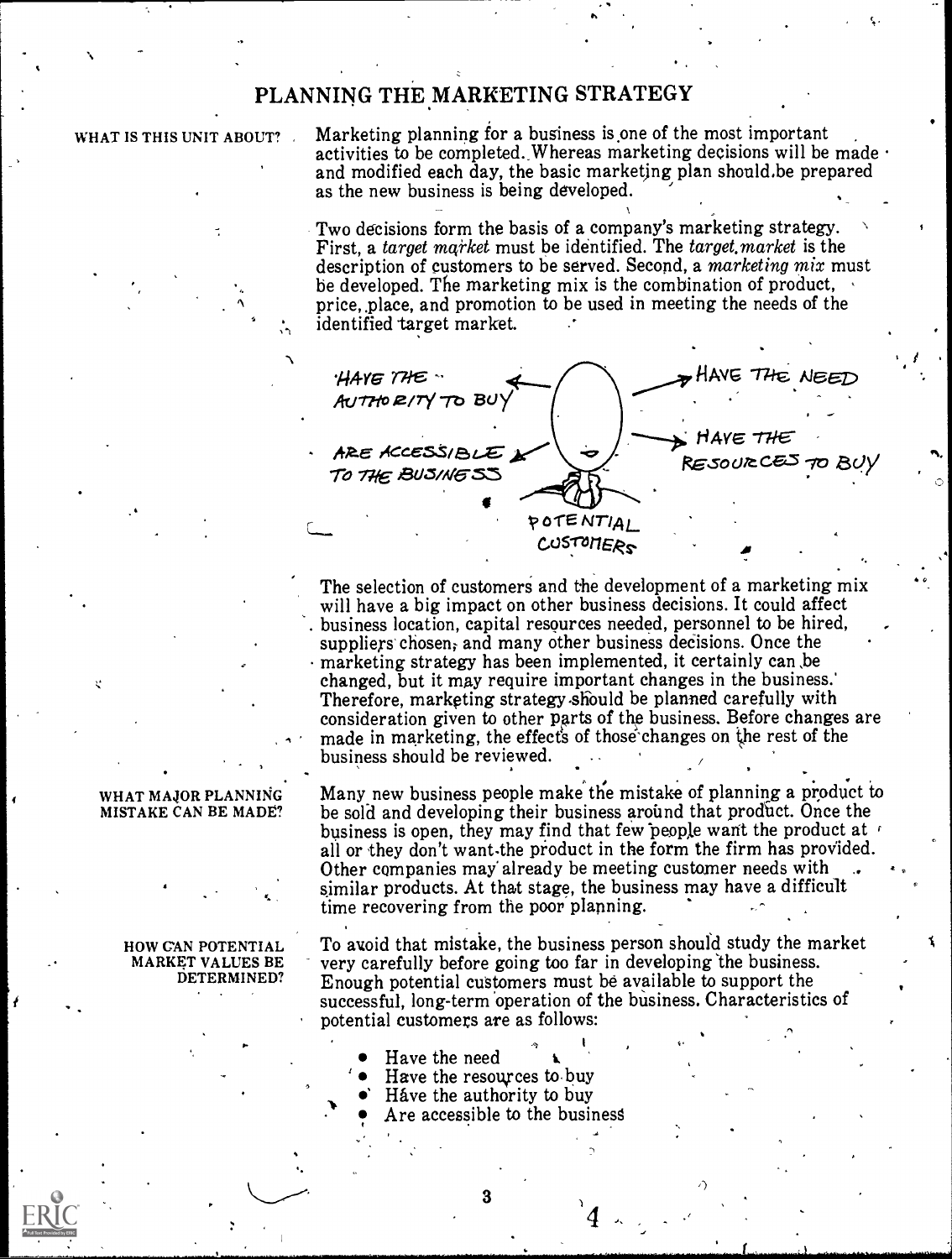Once it has been determined that a potential market does exist, the business should esiimate the value of that market (the amount of . money people will spend in satisfying the identified needs.) A formula for estimating market value is

(Number of people)  $\times$  (average value of available resources)  $\times$ percentage of resources devoted to the identified needs)

Although it is not quite that simple to estimate market value, a business-person can gather needed data from census information, business publications, universities, chambers of commerce, professional associations, and other sources..Most markets can be reasonably estimated with information available to most businesses.

It is important to recognize the difference between the total value of a market and the amount of the market  $\dot{a}$  specific business can expect to receive for the sale of its products and services. The market value is the total amount expected to be spent by all customers in all businesses selling similar products or services. Business-people'need to estimate the share of the total market value the new business can realistically expect to obtain. Most new small businesses moving into a competitive market will not be able to secure a very large percentage of the total market for at least several years.

EXAMPLE: Joe wants to open a specialty sporting goods store that will sell golf, tennis, exercise, racquetball, bowling, basketball, football, baseball, softball, and soccer equipment. Joe plans on opening a 2,000 square feet store in a community shopping center in a town of 30,000. The town is the county seat and is the largest, town in the county. There are another 30,000 persons living outside of town, but they are considered to be part of the town's consumer base. There is a major metropolitan area of 900,000 people 50 miles away.



Sales in sporting goods in 1980 were \$70.00 per capita, according to result of  $\sim$ the National Sporting Goods Association.

h,

4

 $\mathcal{L}^{\text{in}}$ k<sub>a</sub> kacamatan ing Kabupatèn Kabupatèn Kabupatèn Kabupatèn Kabupatèn Kabupatèn Kabupatèn Kabupatèn Kabupatèn Kabupatèn Kabupatèn Kabupatèn Kabupatèn Kabupatèn Kabupatèn Kabupatèn Kabupatèn Kabupatèn Kabupatèn Kabupatèn Kab

s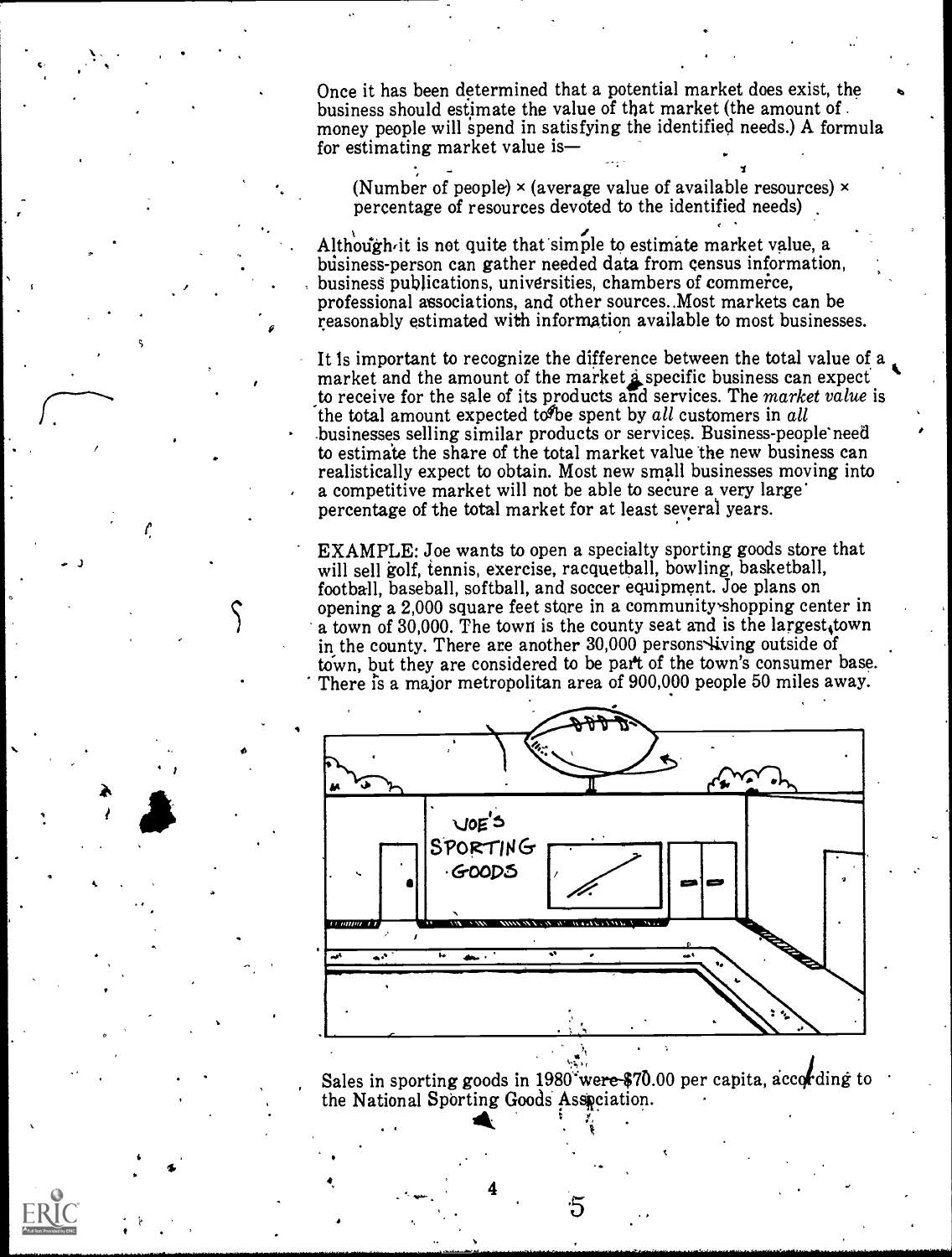The major market for the store is considered to be the 60,000 people. living in or close to town. If the local area spends as much money on sporting goods as the national average, the total market in terms qf dollar volume should be \$4,200,000. However, only 45 percent of this amount is from the sale of general sporting goods. Therefore, only  $$1,890,000$  can be considered.

Furthermore, Joe does not plan on carrying all types af general. sporting goods. Listed below are the types of goods and what percentage of sales they represent, as,compared to all general sporting goods sales:

| Golf equipment<br>Tennis equipment<br>Exercise equipment<br>Racquetball equipment<br>Bowling equipment<br>Basketball equipment<br>Baseball and softball equipment<br>Football equipment |  | 7.9%<br>9.8%<br>15.2%.<br>1.2%<br>1.8%<br>2.7%<br>2.8%<br>1.8% |  |
|-----------------------------------------------------------------------------------------------------------------------------------------------------------------------------------------|--|----------------------------------------------------------------|--|
| Other                                                                                                                                                                                   |  | 2.0%                                                           |  |
|                                                                                                                                                                                         |  |                                                                |  |

45.2%

## 45 percentof \$1,890,000 equals \$850,500

a

Therefore, the total estimated market potential for this type of sporting goods store is approximately \$850,000 per year.

Sporting goods store is approximately  $\phi$ 000,000 per year.<br>Currently, there are no specialty sporting goods stores in town. However, there is a K-Mart in the mall, four local discount stores, three hardware stores, and J.C. Penney and Sears catalog stores, which sell sporting goods,

 $\ddot{\phantom{1}}$ 

After evaluating the discount stores that carry a little of each type of sporting goods, as well as reviewing the local hardware stores, it was determined that approximately 50-70 percent of all sales in the area went to the existing local stores. The other  $30-50$  percent of the sporting goods needs were being met by specialty stores in the large metropolitan area fifty miles away.

Based on the location of the new store, size of the store, size of inventory, and the advantage in distance between the new store and its direct competition in the major city, it is estimated that Joe could capture between  $10-20$  percent of the potential market. Therefore, sales should range better on \$85,000/to \$170,000 per year. However, it is estimated that it will be three-years before-sales would-reach 20  $\qquad$   $\qquad$   $\qquad$   $\qquad$   $\qquad$   $\qquad$   $\qquad$   $\qquad$   $\qquad$   $\qquad$   $\qquad$   $\qquad$   $\qquad$   $\qquad$   $\qquad$   $\qquad$   $\qquad$   $\qquad$   $\qquad$   $\qquad$   $\qquad$   $\qquad$   $\qquad$   $\qquad$   $\qquad$   $\$ percent of the market.

If a new business moves into a market already,seryed by four other similar businesses, those businesses already share the total market value. If they shared it equally, each firm would receive 25 percent of the total.value. With the entry of the new firm, five businesses would now have to share the total value, so each would theoretically receive

 $6\,$  and  $\,$ 

-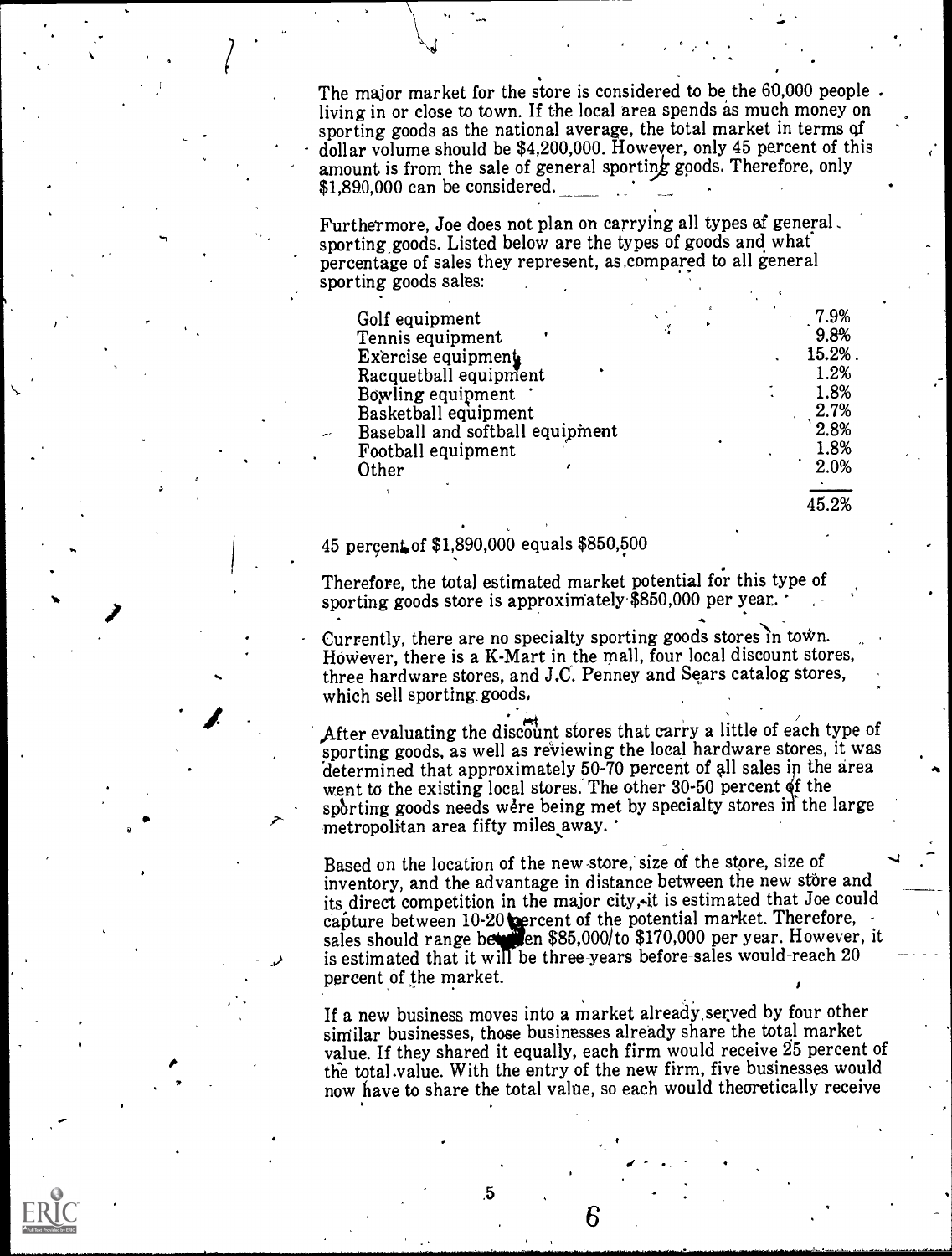20 percent. However, it is not likely that the new business could capture that much of the market. To do so, each of the other firms would have to give up 20 percent of their business. They would work very hard to avoid losing that much to a new business. A new business will have a greater chance for success if it can attract customers who are not totally satisfied with existing businesses. It will'then need to provide a marketing mix that does satisfy those- . people.

#### WHAT PLANNING TOOLS HELP DETERMINE MARKET MIXES?

, . . . . . . .  $\mathbf{r}$ 

After a target market has been identified that can support the new business, an effective marketing mix can be developed. Two planning, tools can aid in'developing the right mix. Those tools are goods classification and life cycle analysis: Goods classification describes the ways in which consumers shop for similar products. Life cycle analysis is a method of describing the type of competition faced by businesses for their products.

The way in which consumers shop for products needs to be understood by marketers. It is very difficult to change buyer -behavior. Understanding buyer behavior allows business people to market products in a way that satisfies customer needs.

- Products can be classified in a system based on three important consumer decisions about the products:

- 1. Relative value of the purchase<br>2. Perceived difference among br
	- 2. Perceived difference among brands<br>3. Willingness to shop for the product
	- Willingness to shop for the product

The goods classification system contains four categories of products based on those decisions:

- Convenience goods
- 2. Shapping goods  $\overline{.}$  3. Specialty goods
- Specialty goods
- 4. Unsought goods

WHAT IS THE GOODS . Convenience goods. These products are viewed by consumers as CLASSIFICATION SYSTEM? having a relatively low value and very few differences among sev having a relatively low value and very few differences among several brands. Customers are riot willing to spend a lot of effort shopping for these products, and will buy them at a convenient time and location. If their favorite brand of a product is not available, they will often buy another brand. The customer can be influenced by advertising, examples of convenience goods for most people include food items; display, and small price reductions for convenience goods. Typical personal care products such as toothpaste, soap, facial tissue, and deodorant; and many household supplies, including laundry detergent, cleaning products, and the like.

> Shopping goods. Some products are considered a more important purchase by consumers. They have a greater value to the purchaser and are viewed as having important differences in product features and price among brands. Because of those differences, consumers are willing to spend time shopping and comparing several brands before

4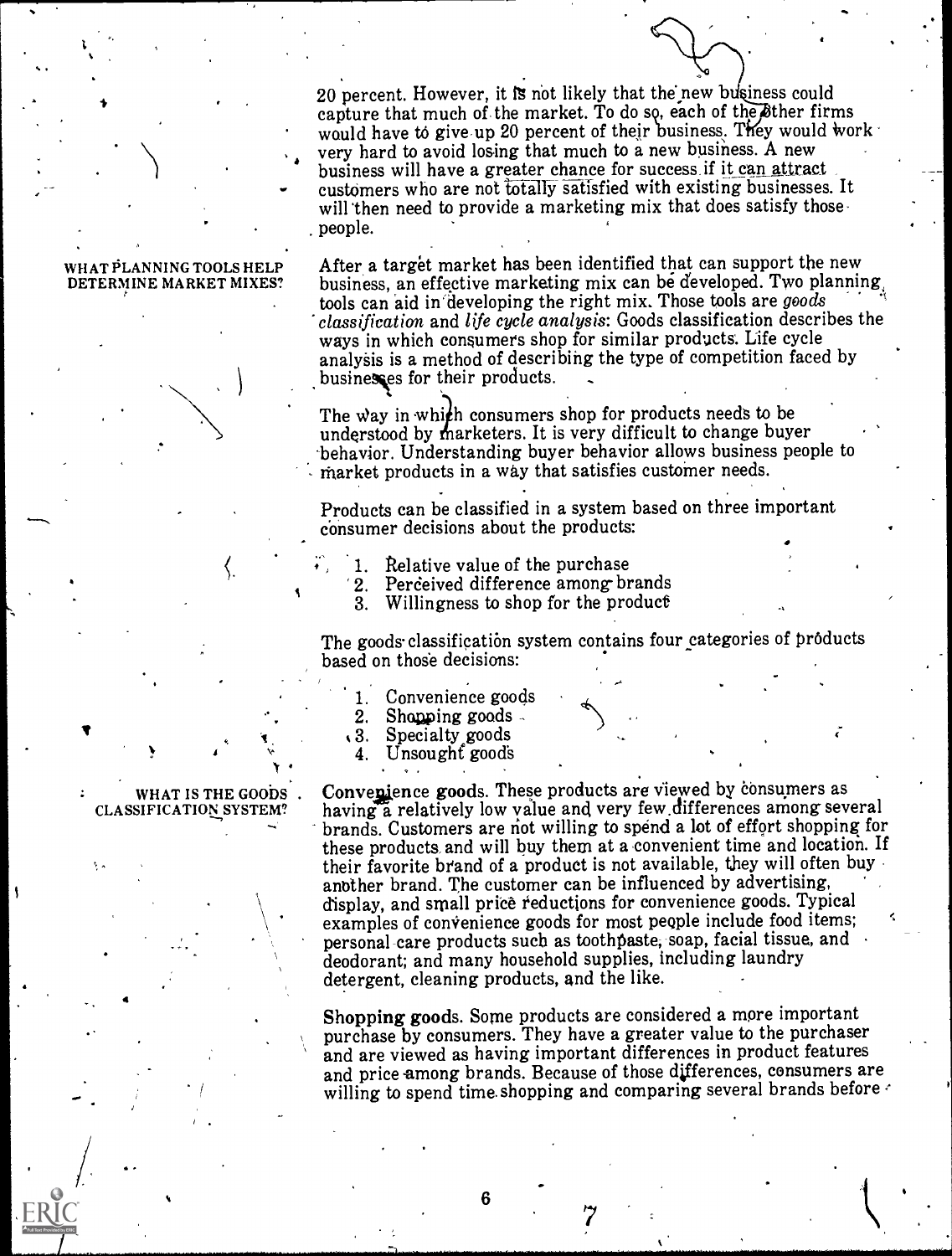making a decision. For these products, customers will need more<br>information about products and their prices and may be concerned<br>about services and guarantees. Products often viewed as shopping<br>goods are appliances, tools, information about products and their prices and may be concerned about services and guarantees. Products often viewed as shopping items considered to be important purchases by consumers.

> Specialty goods. A few purchases made by customers are considered as very important. In this case, the consumers will want to buy what they consider to be the very best brand. That brand is judged to be different from and superior to all others, and the customers will shop until that brand can be purchased. This of course shows a very strong customer loyalty. Customers need very little information to make the purchase, and it will be very easy to sell the "specialty" brand. However, it will be quite difficult, if not impossible, to sell a competing brand to the customers.

> Any product can be a specialty good to ceptain consumers. Some people will buy only one brand of gum or soft drink. Others have  $a \cdot \lambda$ strong loyalty to a brand of shoes or televisions. Specialty goods are more likely to be high-priced purchases, such as automobiles, photographic and stereo equipment, or products with a high degree of emotional appeal (such as perfume, cosmetics, and designer clothing).

> Unsought goods. There are some products that consumers de not shop for at all. This may occur because the-consumer is not aware that the product exists, or because there is no need for the product. Any new product is an unsought good until consumers know it is available. This suggests the importance of promotion for new products, brands, and businesses. Other products are not typically purchased even though consumers know of their existence. There is no strongly felt need for these products. Exaniples of these types of uhsought goods include life insurance, encyelopedias, and the services of physicians, dentists, and lawyers. These products and services may, remain unsought by many people until their needs change or they face an emergency.

> If a business person can identify the buyer behavior associated with products and services to be sold, appropriate marketing mixes can then be developed. It will require a different combination of product, price, place, and promotion for convenience goods than for shopping goods. Goods classification analysis can help a business person determine whether customers are more interested in location. price. product features, or services. It will show whether customers are likely to switch brands, what information they need before purchasing a product, and what type of promotion is likely to be most effective.

> Goods classification analysis can also be applied to businesses as-well as individual products. Consumers shop af some businesses because of their convenience. That convenience may result from location, -parking, type of service or other factors. For other businesses, \_c.ustomers may shop among-several. They compare product,variety, services offered, prices, location, and other factors in order to get the best value. Some businesses,are considered "specialty" businesses by

 $\mathbf{A} = \begin{bmatrix} 1 & 1 & 1 \\ 1 & 1 & 1 \end{bmatrix}$ 

4 ,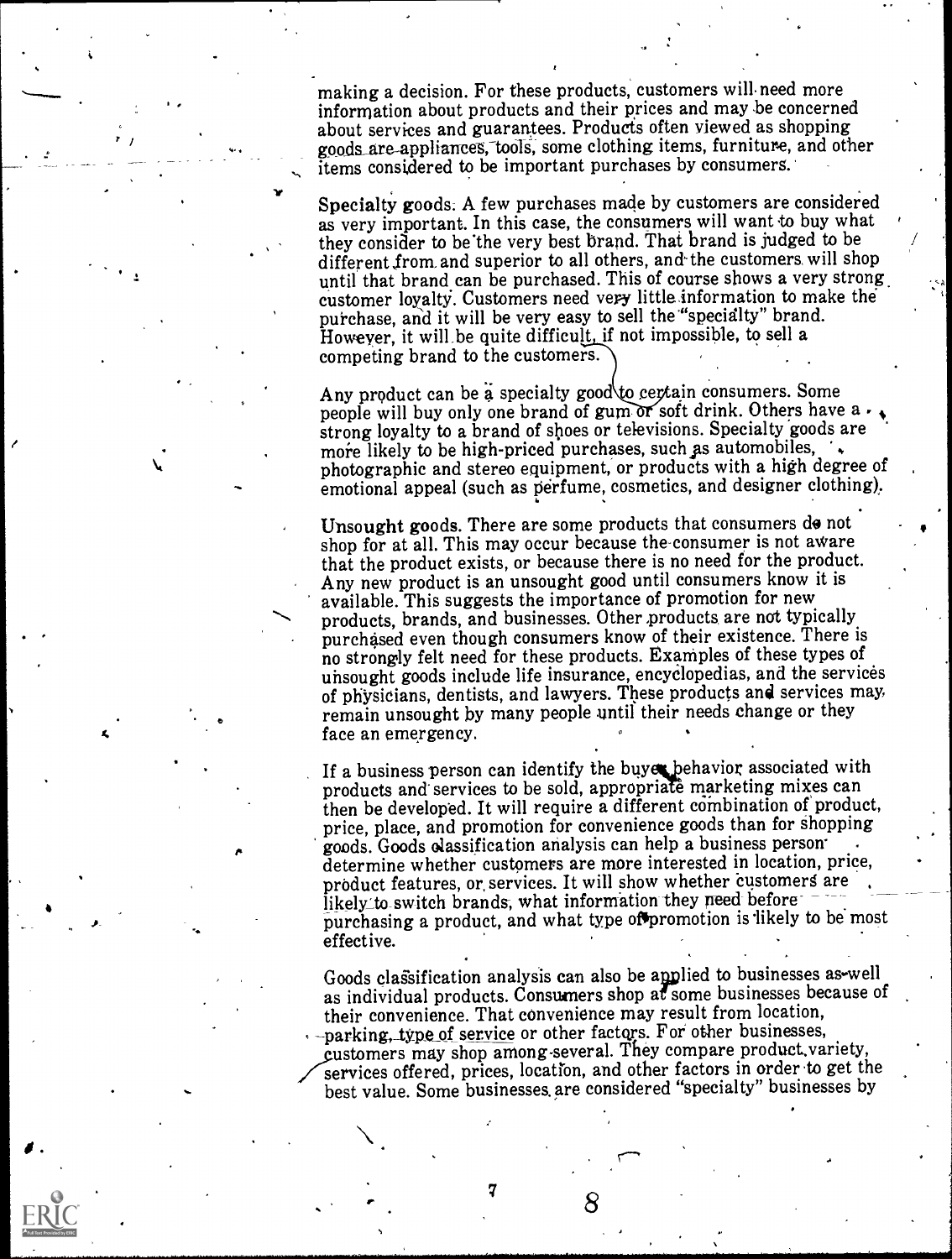certain customers. Those customers will shop only in that business for the products and services offered because they consider it to be superior to all other businesses. Finally, some businesses are "unsought," either because they are unknown to customers or because customers don't believe the business can satisfy their needs. Businesses can be operated in a way that meets the needs and expectations of the customers in .the target market.

,

#### WHAT IS LIFE CYCLE ANALYSIS?

 $\overline{L}$ 

In addition to understanding consumer needs and behaviors, the entrepreneur must also consider the type of competition and how-to best respond to competitors. Life cycle analysis is a tool designed to provide that information. It organizes the competitive history of a product ihto four distinct periods. Those periods are introduction, growth, maturity, and decline. The type,of competition changes in each of the periods, and a business will have to use different marketing mixes in each period to be successful.

Introduction. When a brand new product is introduced into a market, it has the opportunity to start a new life cycle. The product must be new; it cannot be another brand of a product already being sold or similar enough to other products that it is just a good substitute. .



If a product is indeed a new product, it will enter the market with little or no competition for a short time. The company with the new product will work to make it available to the target market, and will inform consumers about the product. The price of the product will usually be relatively high as the company tries to recover some of the costs of developing and marketing the product

I.

Growth. If the company is successful in the introduction period, sales will grow and the product will begin to show a profit. This will encourage other firms to enter the market with similar products  $(T_0$ compete, they will offer things the original company is not providing.<br>That may include an improved product, greater availability, promotion, or a slightly lower price. The growth stage will be a period of rapidly increasing sales and the highest level of profits in the market. Many companies will enter the market with new brands;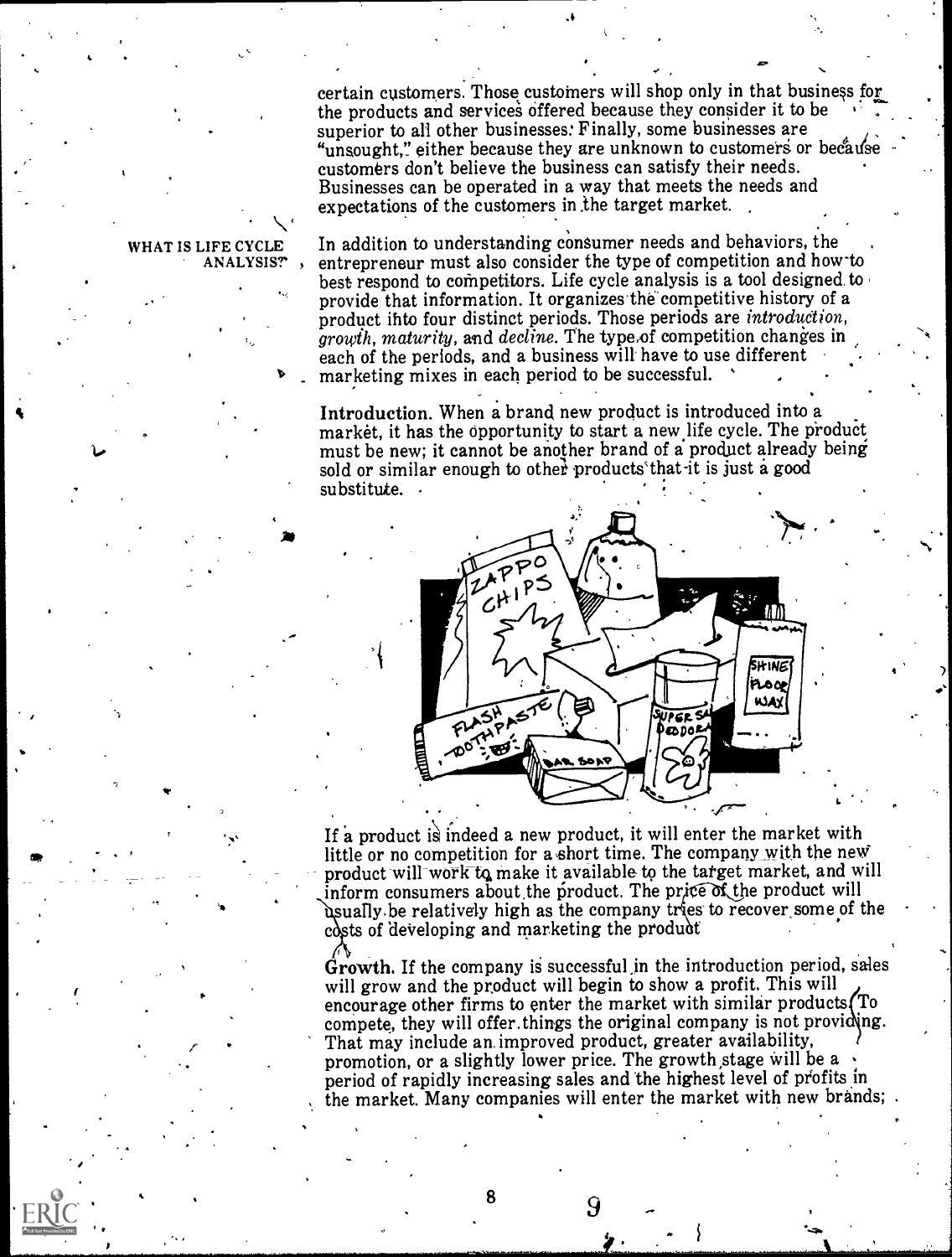some companies that cannot compete will leave. Competition is based on trying to improve the product and on the marketing mix of each company.

Maturity. After companies have competed with each other for some time in a market, their marketing mixes become quite similar Product features or marketing strategies that do not work are changed, and the ones that work well are adopted by other companies. Most customers who are interested in the product are already buying from one or more of the businesses. It will be more difficult and more expensive to get additional sales. In the maturity stage, profits will start to decline, sales will peak, and they may even start to fall slightl

Because competitors' prbducts will be very similar in this stage, most will concentrate on promotion and price reductions to attract customers. Some firms will find it difficult to compete, will be unable to make a profit, and will drop out.

Decline. The final stage of competition is characterized by a decline in sales and very little profit for firms remaining in the market. The decline stage results from customers leaving the market to buy new products. Some loyal customers will stay in the market during the decline stage. Over time, however, there will not be enough customers for profitable sales, and every company will need to find new markets. Companies in this stage will want to reduce costs while maintaining sales as long as they are in the market. They should plan to leave the market in such a way that they do not experience high losses.

Life cycle analysis can be used by business people to determine when to enter a market and what mix elements to use to compete effectively. It also can be helpful in predicting how other companies are likely to respond to changes in the market.

.In the early stages of the life cycle, the emphasis is placed on product and place elements of the marketing mix. Later, competition focuses more on promotion and price. With careful selection of target markets, a firm may be able to develop better mixes than competitors. The mixes are better because they respond to the needs of a specific target market. This strategy is most important in the late growth and maturity stages of the life cycle. As a product moves through the stages of the ptoduct life cycle, a company may change target markets and marketing mixes. It is unlikely that a company. ean continue to use the same mix successfully as competition changes.

Businesses have choices of target markets and marketing mixes. The planning tools described above are helpful in selecting markets and mixes. However, final decisions should be based on carefully developed objectives. Some mixes are better at increasing sales volume, others at improving profits. Some can be implemented at a relatively low cost while still others take advantage of certain strengths a company may have or weaknesses of competitors.

 $\bm{10}$ 

#### HOW CAN LIFE CYCLE ANALYSIS BE USED IN MARKETING PLANNING?

 $\mathbf{I}$  and  $\mathbf{I}$ 

.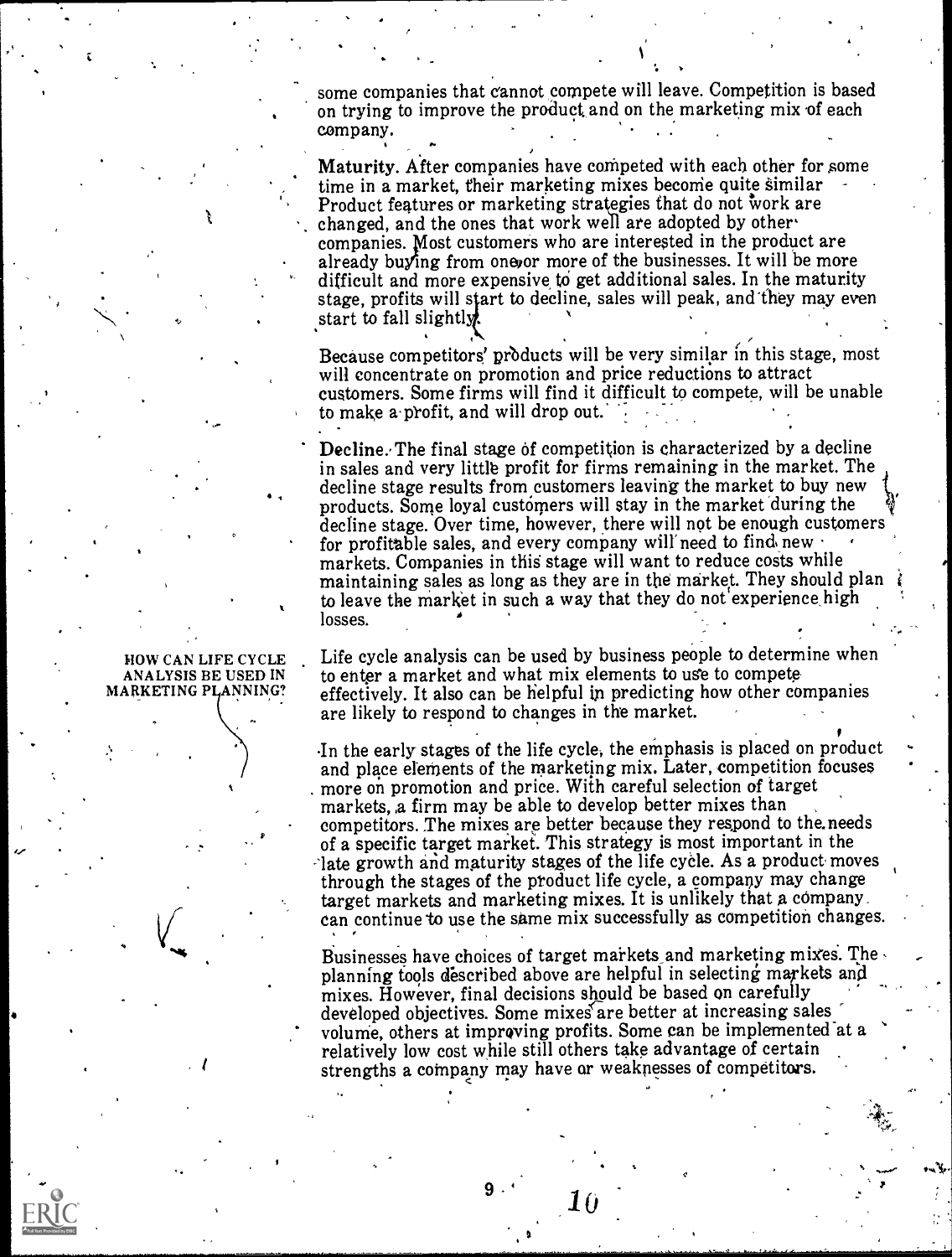HOW CAN MARKETING STRATEGIES BE EVALUATED?

Every marketing strategy should be evaluated on two criteriaeffectiveness and efficiency. Effectiveness refers to how well the strategy achieves the goals of the,business and satisfies customers. *Efficiency* is determined by the overall cost of the strategy. A company may not choose the strategy that is the most effective or the one that costs the least. Those strategies that best combine effectiveness and efficiency should be identified. .

 $\bullet$ ,  $\bullet$ 

Four types of information aid business people in evaluating marketing activities:

- Sales
- **Costs**
- Performance of personnel
- Customer attitudes

Sales and cost information can be identified from company records. Methods of evaluating performance and determining customer attitudes should be developed. Informal and formal research is an important part of a business person's activities.

## MARKETING CHEOKLIST

The following checklist outlines the major parts of marketing strategy planning. It can be used as a planning tool in making  $\cdot$ marketing decisions, or as an evaluation tool in reviewing marketing activities.

1. Product or Service

Is there a need for the product or service in the market place?

2 Location

<sup>&</sup>lt; I

Is it suitable for the product or service and.customer buying pattern?

rg. Market Size

Is the size large enough for all competing businesses?

4. Customers

Who are they and does the product or service meet their needg?

Market Segmentation.

Is the business or service directed toward specific customer groups?

.t

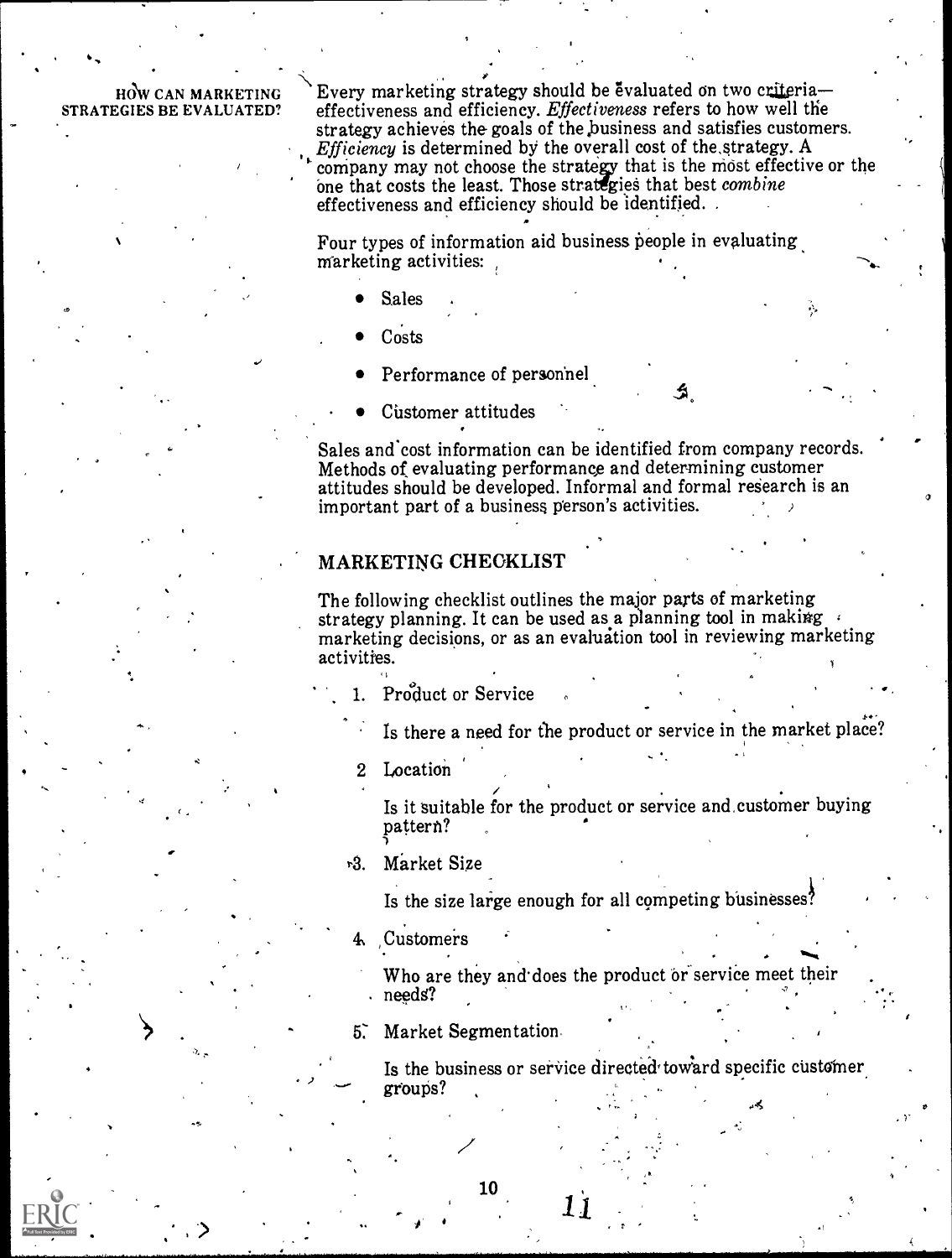Competition

Does the company have strengths or the competition have weaknesses that allow for successful operations?

Distribution 7.

> What sources or suppliers are available for necessary purchases?

Have appropriate sales policies been established?

8. Price,

Is it competitive and does it provide a profit?

9. Promotion.

Is it a good investment and does it give potential customers' the appropriate information?

 $10.$ Financial.

Have the sales, costs, and profits for the product or service<br>been estimated in dollars?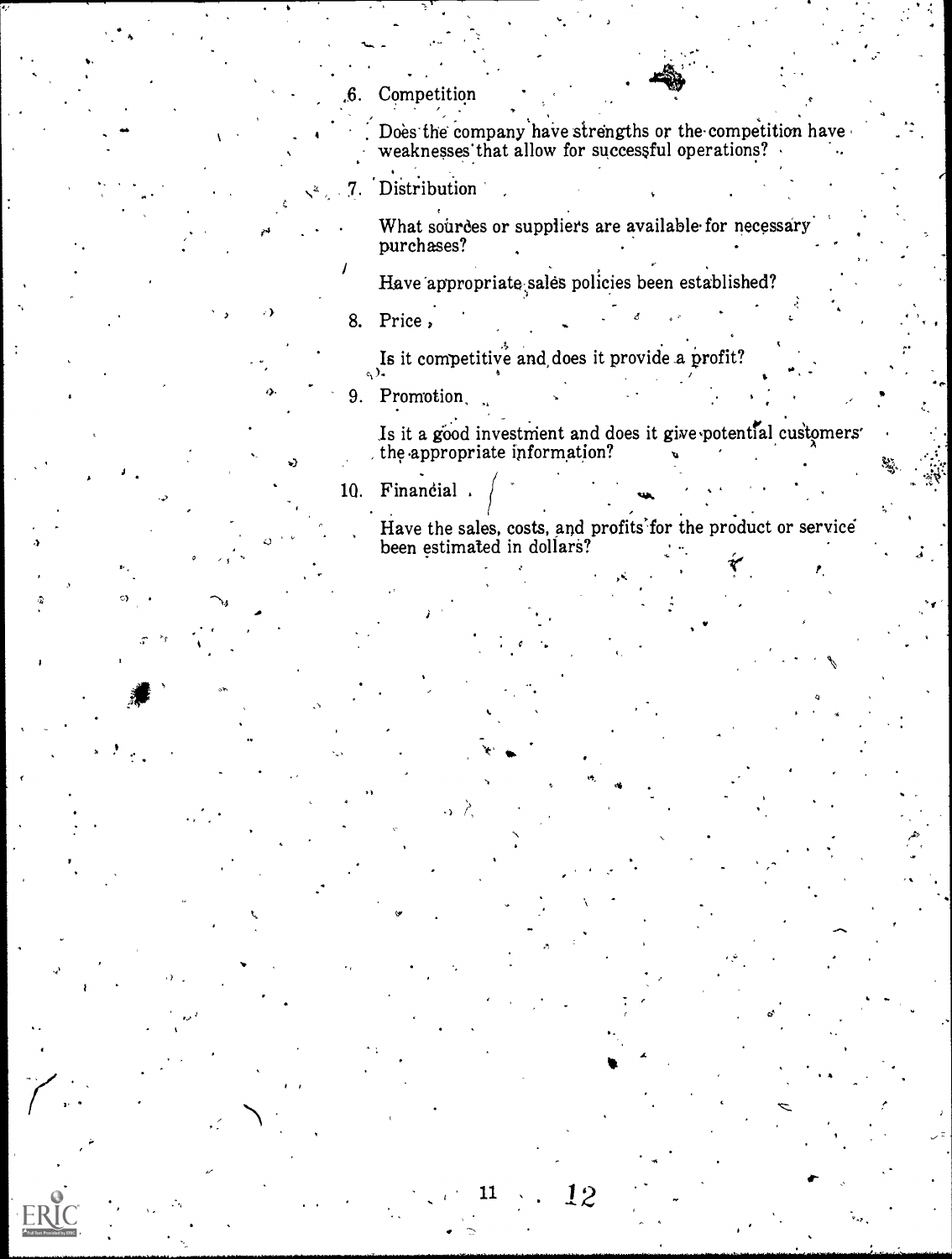# **ACTIVITIES**

 $\cdots$ 

INDIVIDUAL ACTIVITY  $\check{F}$  or your business or a business you are planning, complete the following, market analysis:

A. Define the size of the market

4

- Who will be your customers?
- 2. How many of these potential customers are in the geographic area your business will service?
- 3. How much money do these potential customers currently spend on your type of product or service?
- B. Identify and evaluate the competition by estimating their current share of the market
	- List all businesses that offer your type of products or services.
	- 2. Evaluate each one. List their strengths and weaknesses.

Examples: Location, price, delivery; service, quality, variety, and so forth.

3. Estimate the competition's current sales volume.<br>Examples: Size of inventory, number of employees, store square footage, and so forth.

C. Compared to the competition, list your business's strengths and weaknesses

Examples: Location, price, delivery, seFvice, quality, variety, and so forth.

- D: Based on the estimated size of the market, and evaluating your strengths and weaknesses as compared to the competition, estimate what level of sales is most likely for your business. Factors affecting this figure could include location, price, delivery, service, quality, variety, size of store, or type of equipment.
- E. Define your target market
	- 1. Descriptive characteristics: age, income, occupation, location, and so forth.
	- 2. Important buying motives: rational, emotional
	-
- 3. Differences and similarities to competitors' customers.<br> $\mathbf{F}$ . Describe the goods classification(s) and life cycle stage(s) appropriate for your product or service VICE  $\begin{array}{ccc} \downarrow & \downarrow & \downarrow \ \downarrow & \downarrow & \downarrow \ \end{array}$

12 .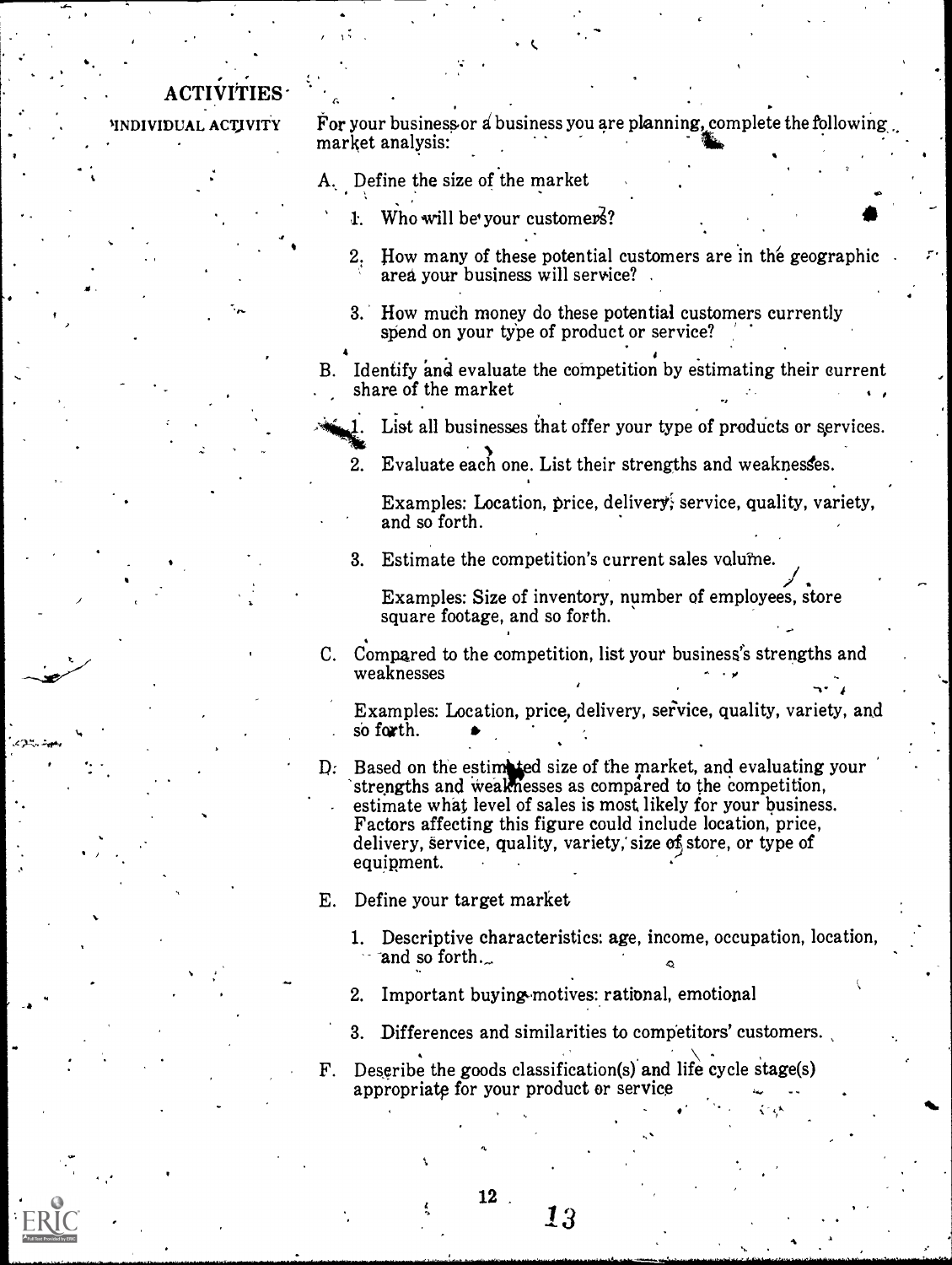G. List the marketing mix elements that will be needed to satisfy customers and improve upon competitor's products or services.

 $\bullet$  . The set of  $\bullet$ 

- 1. Product
- 2. Place
- 3. Price
- 4. Promotion
- H. Identify factors that might interfere with the successful implementation of the marketing mix
	- 1. Economy..
	- 2. Laws and regulations
	- 3. Costs
	- 4. Competition
	- 5. Technology
- I. Describe the evidence you will need to determine the success of your marketing strategy and how that evidence will be collected;
	- 1. Profit
	- 2. Sales
	- 3. Costs
	- 4. Performance of activities
	- 5. 'Customer satisfaction

 $14\,$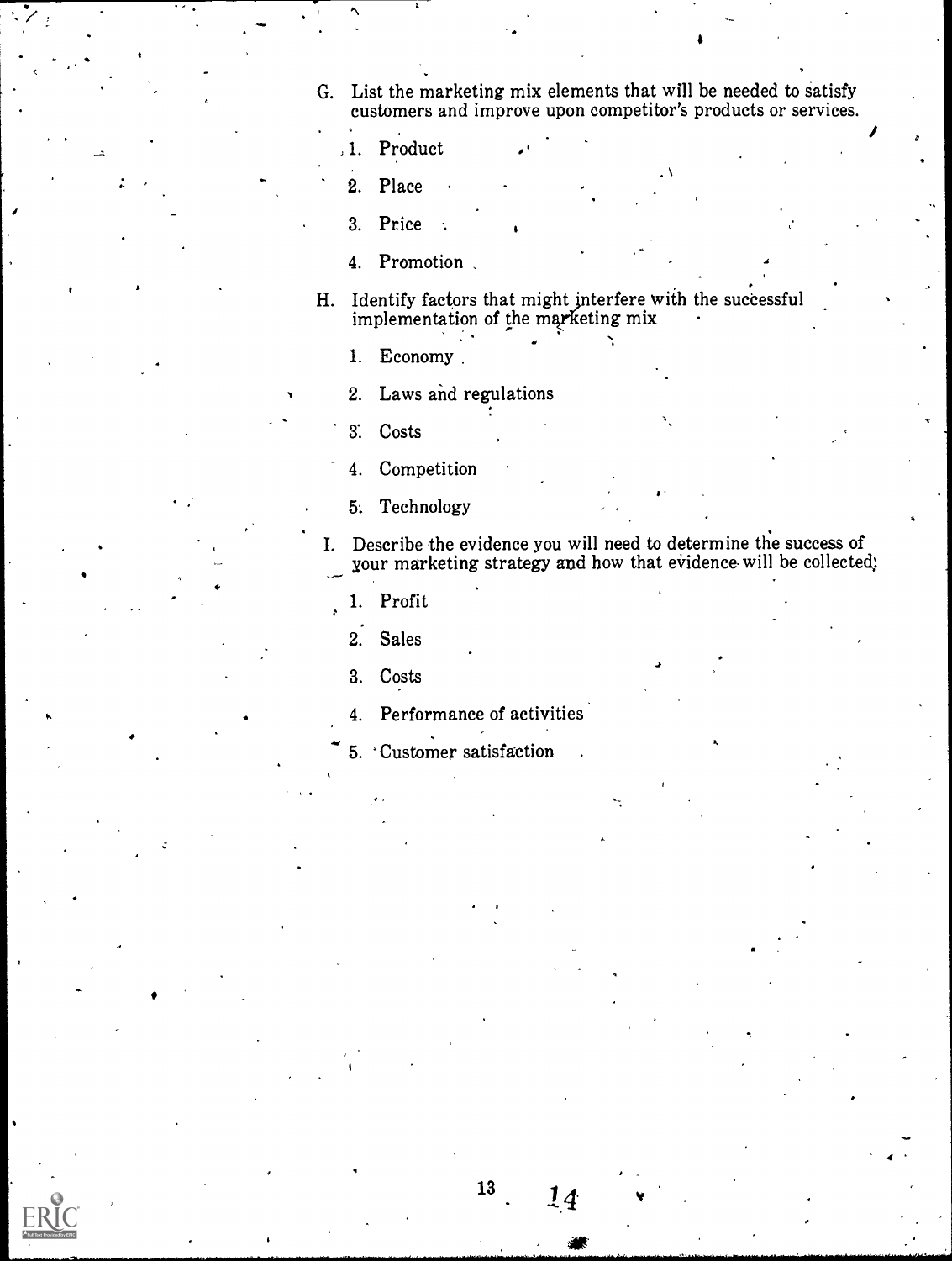ASSESSMENT Directions: Read the following assessment questions to check your own knowledge of the information in this PACE unit. When you feel  $\blacksquare$ prepared, ask you instructor to assess your competepcy.

> 1. Develop a formula.for computing market value and describe its value to a business person.  $\mathcal{L}_{\rm{max}}$

2.. Define each of the major goods classifications.

- 3 Describe each of the stages in a product life cycle.
- 4. List the types of inforniation needed to evaluate the effectiveness and efficiency of a marketing strategy.

 $15_\cdot$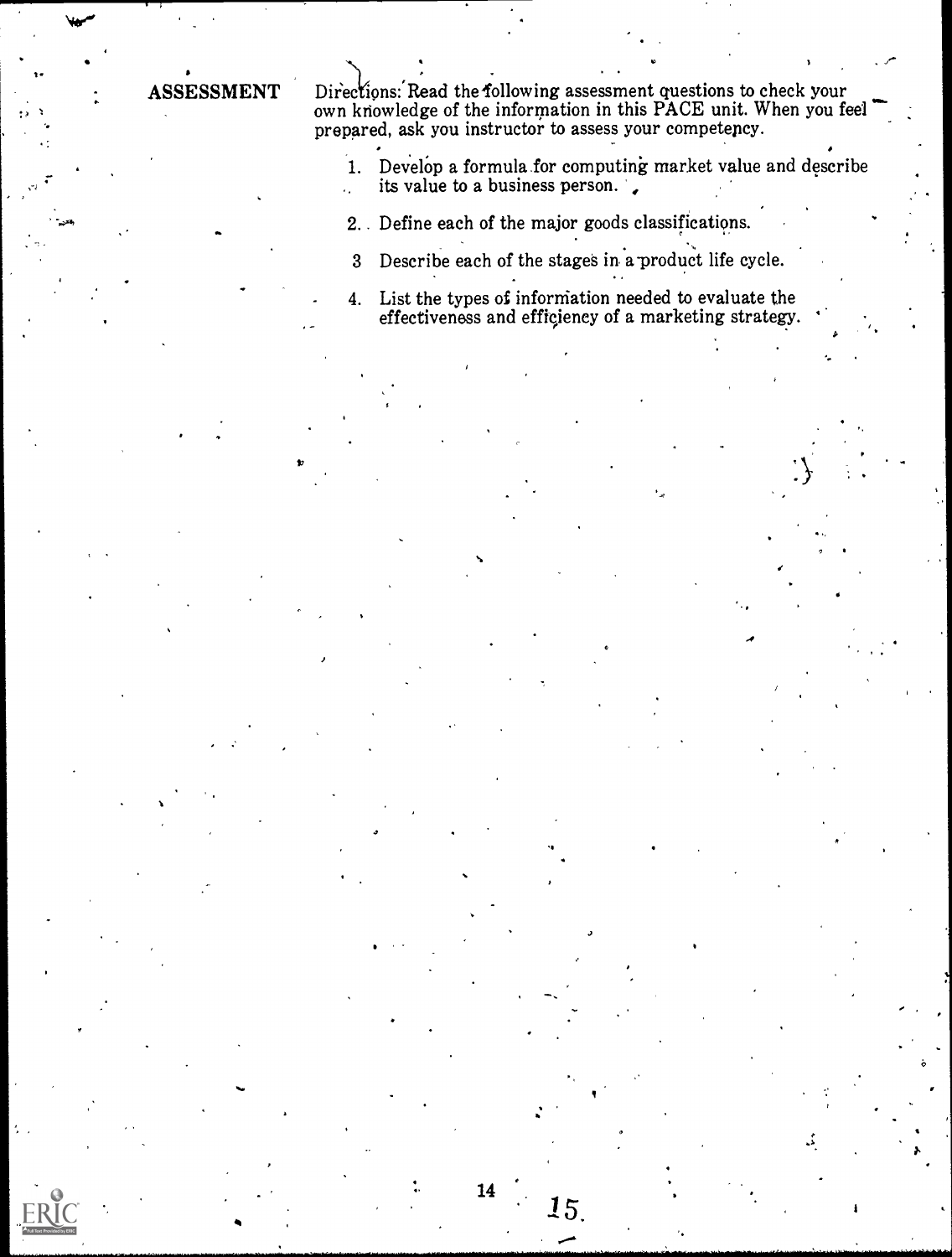SOURCES USED TO DEVELOP THIS UNIT

?

 $\mathbf{r}$ 

4

,

 $\mathbf{I}$ 

 $\mathbf{v} = \mathbf{v}$ 

 $\sqrt{2}$ 

- \* Ely, Vivien King and Barnes, Michael T. Starting Your Own Marketing Business. 2d ed. New York: McGraw-Hill Book Co., 1978.
- Rutt, Roger W. Creating a New Enterprise. Cincinnati OH: South-Western Publishing Co, 1982.
- Kurloff, Arthur H. and Hernphill, John M. How to Start Your Own Business . . . and Succeed. Rev. ed. New York, McGraw-Hill Book Co., 1981.

Mason, Ralph E.; Rath, Patricia Mink; Ross, Herbert L. Marketing and  $\sim$  Distribution: 2d ed. New York: McGraw-Hill Book Co., 1974.

..

For further information, consult the lists of additional sources in the Resource Cuide.

,